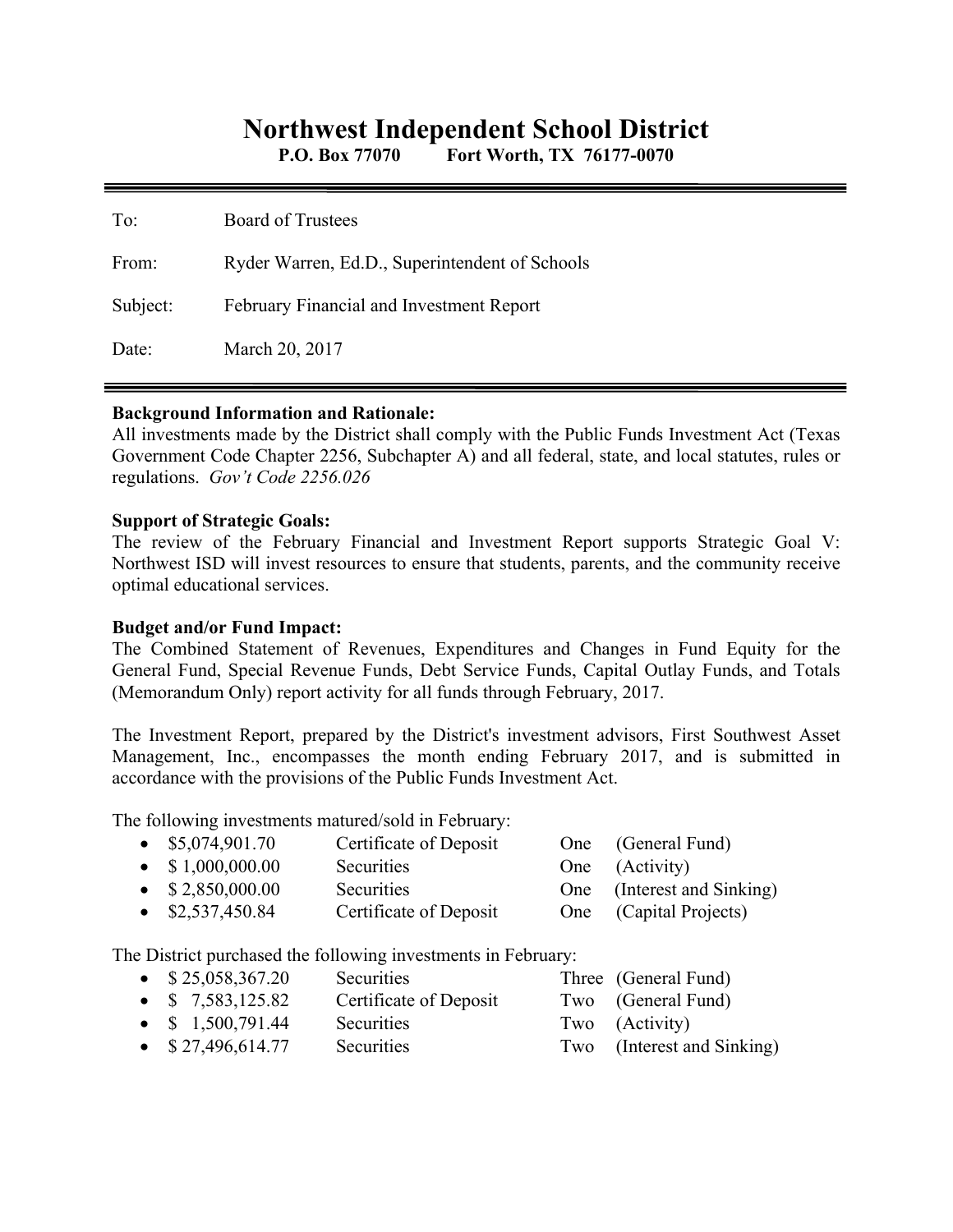Investments for the District's General Fund, Debt Service Funds, Capital Projects Funds, and Internal Service Funds total \$245,171,944.36 as of February 28, 2017.

|                               | Yield           |                     |
|-------------------------------|-----------------|---------------------|
|                               | to              |                     |
| <b>Fund</b>                   | <b>Maturity</b> | <b>Market Value</b> |
| General Fund                  | 0.723%          | \$132,914,221.46    |
| Special Revenue Funds         | 0.803%          | 1,664,178.79        |
| Debt Service Funds            | 0.766%          | 41,013,052.10       |
| <b>Capital Projects Funds</b> | 0.638%          | 30,942,102.90       |
| Capital Projects Funds - AFB  | 0.736%          | 38,638,389.11       |
| Total                         | $0.722\%$       | \$245,171,944.36    |

Board Policy states that, "The investment portfolio shall be diversified in terms of investment instruments, maturity scheduling, and financial institutions to reduce risk of loss resulting from over concentration of assets in a specific class of investments, specific maturity, or specific issuer."

The District portfolio is diversified in terms of **investment instruments**.



| Portfolio Composition by Security Type |        | Portfolio Composition by Issuer |       |
|----------------------------------------|--------|---------------------------------|-------|
| Local Government Investment Pool       | $10\%$ | Treasury                        | 36%   |
| Certificates of Deposit                | 11%    | <b>FNMA</b>                     | 14%   |
| <b>Bank Deposit</b>                    | 13%    | Compass                         | 13%   |
| <b>Agency Bullet</b>                   | 26%    | <b>FHLB</b>                     | 12%   |
| Agency Disco                           | $4\%$  | TexPool                         | 10%   |
| Treasury                               | 36%    | Woodhaven                       | $5\%$ |
|                                        |        | Other Issuers                   | 10%   |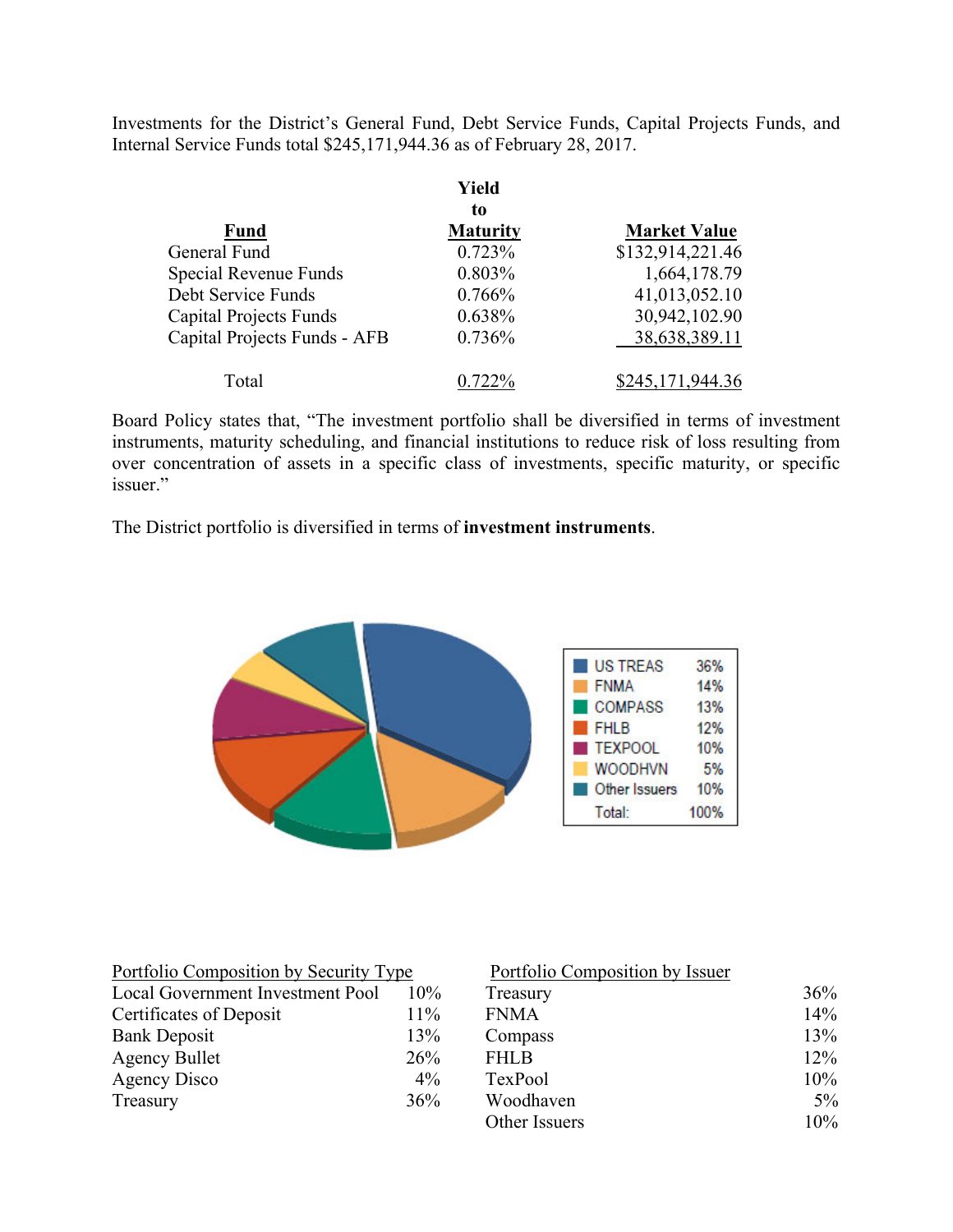

The District portfolio is diversified in terms of **maturity scheduling:** 

# **Maturity Schedule**

| Overnight       | 23%    | \$55,936,711.75  |
|-----------------|--------|------------------|
| $0-3$ Months    | $12\%$ | \$25,045,119.82  |
| $3 - 6$ Months  | $24\%$ | \$53,020,722.00  |
| $6 - 12$ Months | $41\%$ | \$111,169,390.79 |

The District portfolio currently outperforms all the **benchmark comparisons**.



Note 1: CMT stands for Constant Maturity Treasury. This data is published in Federal Reenve Statistical Release H.15 and represents an average of all actively traded Treasury securities having that time remaining until mat 1-year and 2-year CMT's are the daily averages for the previous 12-months.

Note 2: Benchmark data for TexPool is the monthly average yield.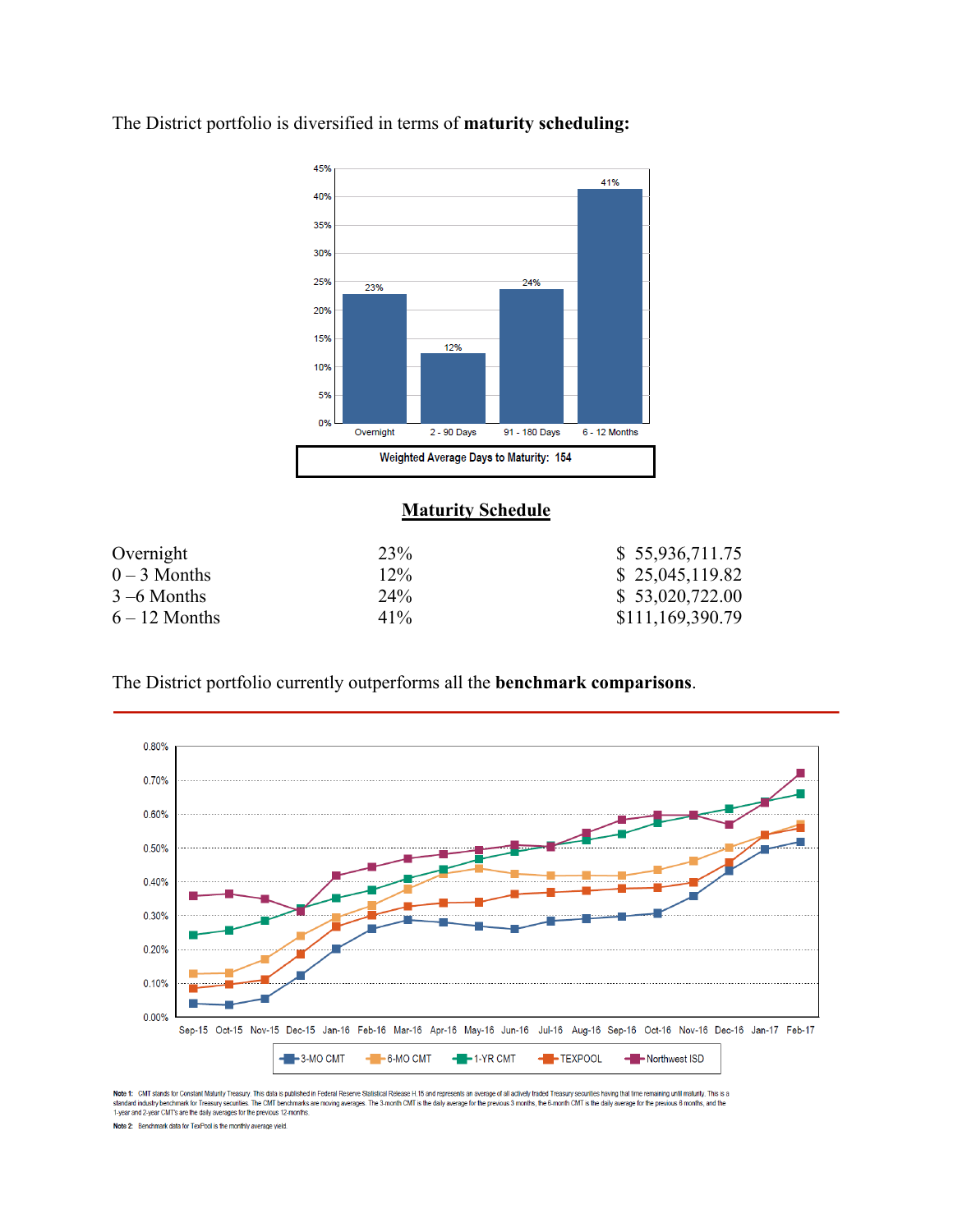

# The **TexPool Economic & Market Commentary for March, 2017**, notes that,

# **If not March, is May in Play?**

Things are getting interesting for interest rates.

After the Federal Reserve telegraphed a hike before its December meeting and then rendered a move in early February highly unlikely, we are now back to the general uncertainty about policymakers' thoughts that has dominated the last half decade. While it's clear the Fed is close to its next hike, when it will come is anything but. Federal Reserve Chair Janet Yellen has sounded more hawkish as of late, possibly preparing the markets for a rate hike at the mid-March Federal Open Market Committee (FOMC) meeting. If so, she must be careful. If she, her Fed colleagues or unexpectedly impressive economic reports get the markets to believe in a March move, and then the Fed doesn't make one for no apparent reason, the Fed will lose serious credibility.

But there is another potential twist: May.

If nothing else, the Fed loves tradition. Whether it is Fedspeak that is only understood in the context of the past, or those many unwritten rules such as not adjusting rates when it could affect an election, convention means a great deal to the central bank. One longstanding custom was that it did not communicate much with the public. Former Chair Ben Bernanke bucked tradition by adopting press conferences at every other is to say that, if the Fed doesn't hike in March, May could now be in play, instead of just moving expectations straight to June. This is especially the case if the March meeting's statement or her press conference reveal that the decision to forgo a hike was a close one.

The self-professed data-dependent Fed certainly has positive economic reports to point to. Consumers have found confidence, manufacturing has found its footing and employers can't find enough workers. Even stubborn inflation is starting to pick up, with some measures inching above the Fed's 2% goal and some nearly at it.